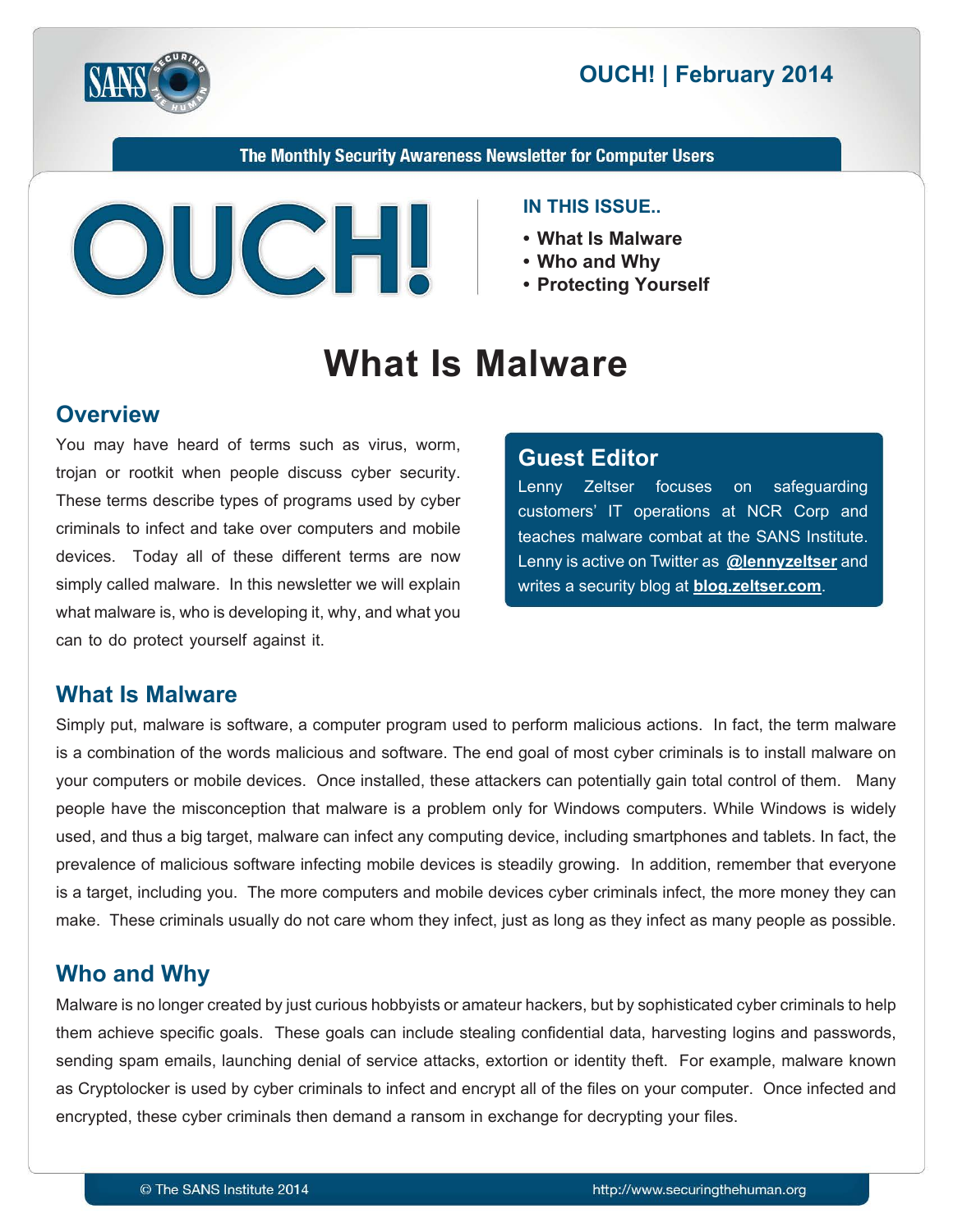# **2014 CUCH! | February 2014**



### **What Is Malware**

The people who create, deploy and benefit from malware can range from individuals acting on their own to well-organized criminal groups or government organizations. In addition, the people that are creating today's sophisticated malware are often dedicated to that purpose; developing malware is their full-time job. In fact, once they develop their malware, they often sell it to other individuals or organizations and provide regular updates and support to their "customers." Once purchased, other criminals make money by installing the malware on millions of unsuspecting victims' systems. creating a botnet of infected systems. This botnet becomes a remotely controlled army, which the cyber criminal can then use for their own purposes, or sell the infected computers to other cyber criminals.



The best way to protect yourself against malware is to ensure your devices are updated, have current anti-virus if possible and, ultimately, be on the alert for attacks.

#### **Protecting Yourself**

A common step to protect your computers and mobile

devices from malware is to install anti-virus software from trusted vendors. Anti-virus, sometimes called anti-malware, is security software designed to detect and stop malicious software. However, anti-virus cannot block or remove all malware. Cyber attackers are constantly innovating, developing new and more sophisticated attacks that can bypass anti-virus programs. In turn, anti-virus vendors are then constantly updating their products with new capabilities to detect new malware. In many ways it has become an arms race, with both sides attempting to outwit the other. Unfortunately, cyber criminals almost always have the upper hand. As such, remember that while anti-virus can detect and block a lot of malware, attackers are always creating new versions that will be missed. As a result, you cannot rely on just anti-virus to protect you. You have to take additional steps to protect yourself.

First, make sure your operating systems and applications are enabled to automatically install security updates. The more current your software is, the harder it is for cyber criminals to infect your computers or mobile devices.

Second, remember that you are one of the best defenses against malware. Malware infections often involve social engineering, which is nothing more than the attackers tricking or fooling you into installing the malware for them. One common example is phishing attacks. These are emails that appear legitimate but are really fakes designed to trick